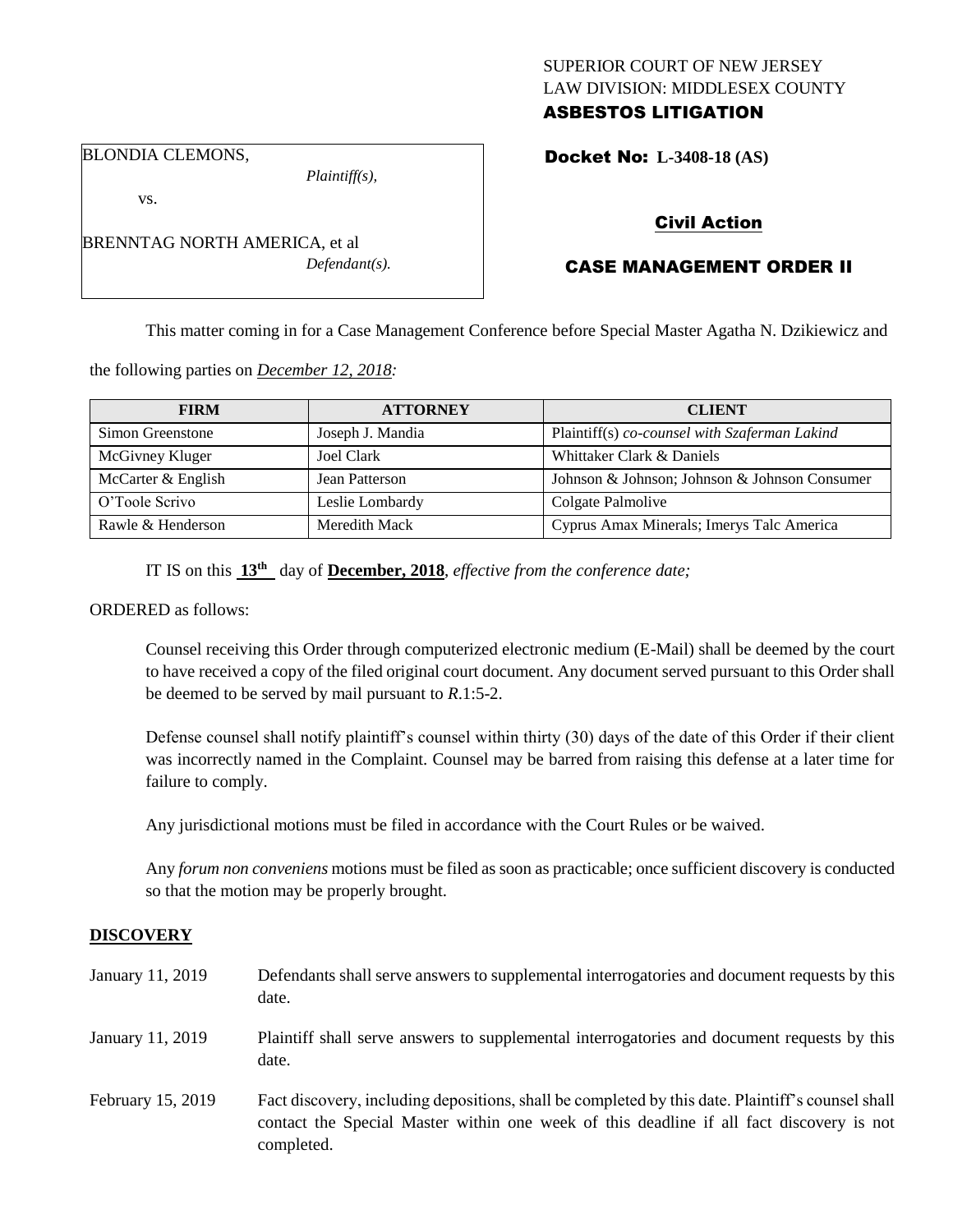February 15, 2019 Depositions of corporate representatives shall be completed by this date.

## **EARLY SETTLEMENT**

June 7, 2019 Settlement demands shall be served on all counsel and the Special Master by this date.

## **MEDICAL EXPERT REPORT**

- April 12, 2019 Plaint if shall serve medical expert reports by this date.
- April 12, 2019 Upon request by defense counsel, plaintiff is to arrange for the transfer of pathology specimens and x-rays, if any, by this date.
- June 28, 2019 Defendants shall identify its medical experts and serve medical reports, if any, by this date. In addition, defendants shall notify plaintiff's counsel (as well as all counsel of record) of a joinder in an expert medical defense by this date.

### **LIABILITY EXPERT REPORTS**

- April 12, 2019 Plaintiff shall identify its liability experts and serve liability expert reports by this date or waive any opportunity to rely on liability expert testimony.
- June 28, 2019 Defendants shall identify its liability experts and serve liability expert reports, if any, by this date or waive any opportunity to rely on liability expert testimony.

## **SUMMARY JUDGMENT MOTION PRACTICE**

- April 12, 2019 Plaintiff's counsel shall advise, in writing, of intent not to oppose motions by this date.
- April 26, 2019 Summary judgment motions shall be filed no later than this date.
- May 24, 2019 Last return date for summary judgment motions.

## **ECONOMIST EXPERT REPORTS**

- April 12, 2019 Plaintiff shall identify its expert economists and serve expert economist report(s), if any, by this date or waive any opportunity to rely on economic expert testimony.
- June 28, 2019 Defendants shall identify its expert economists and serve expert economist report(s), if any, by this date or waive any opportunity to rely on economic expert testimony.

#### **EXPERT DEPOSITIONS**

July 26, 2019 Expert depositions shall be completed by this date. To the extent that plaintiff and defendant generic experts have been deposed before, the parties seeking that deposition in this case must file an application before the Special Master and demonstrate the necessity for that deposition. To the extent possible, documents requested in a deposition notice directed to an expert shall be produced three days in advance of the expert deposition. The expert shall not be required to produce documents that are readily accessible in the public domain.

 $\_$  ,  $\_$  ,  $\_$  ,  $\_$  ,  $\_$  ,  $\_$  ,  $\_$  ,  $\_$  ,  $\_$  ,  $\_$  ,  $\_$  ,  $\_$  ,  $\_$  ,  $\_$  ,  $\_$  ,  $\_$  ,  $\_$  ,  $\_$  ,  $\_$  ,  $\_$  ,  $\_$  ,  $\_$  ,  $\_$  ,  $\_$  ,  $\_$  ,  $\_$  ,  $\_$  ,  $\_$  ,  $\_$  ,  $\_$  ,  $\_$  ,  $\_$  ,  $\_$  ,  $\_$  ,  $\_$  ,  $\_$  ,  $\_$  ,